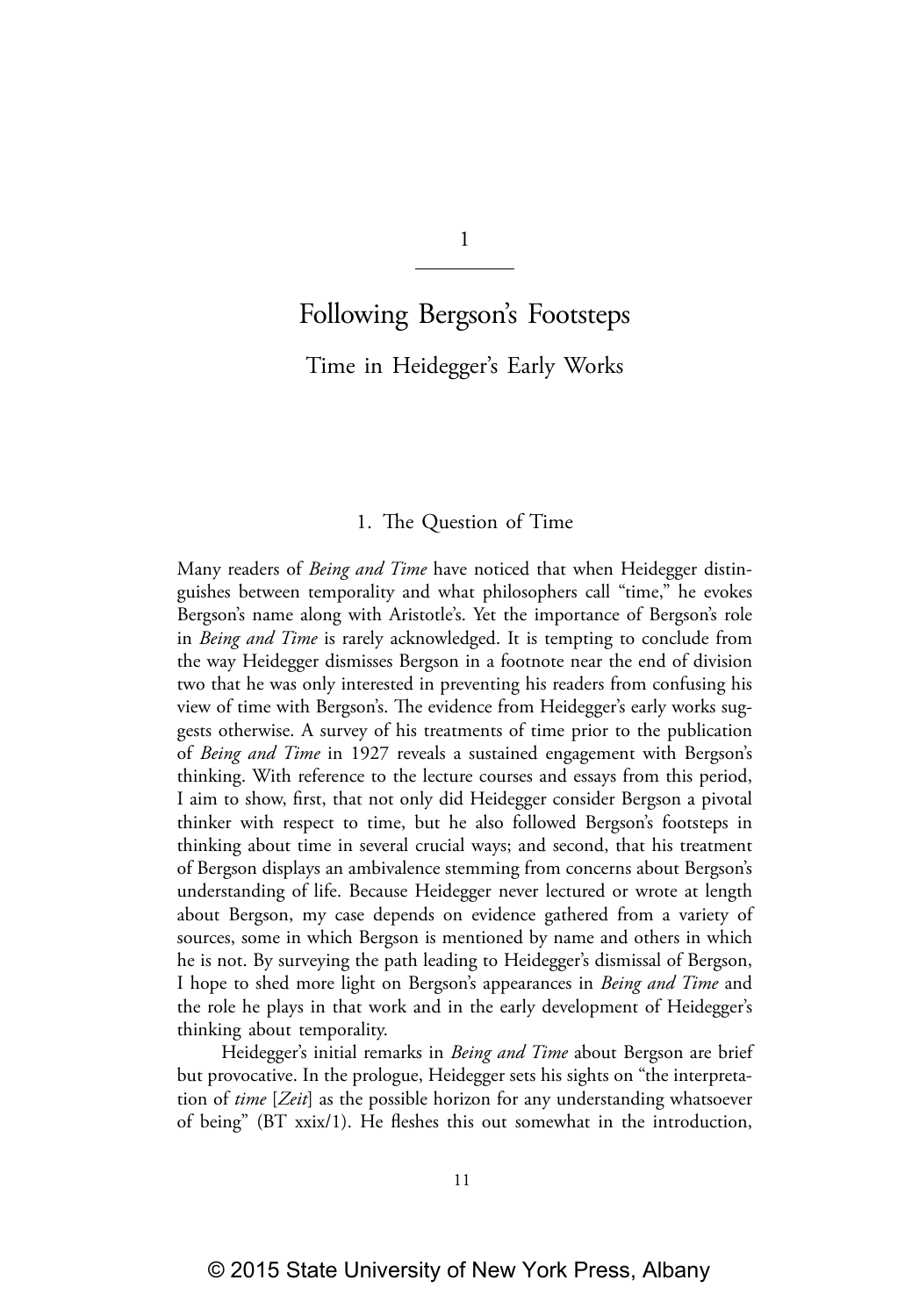announcing, "The meaning of being of that being we call Dasein will prove to be *temporality* [*Zeitlichkeit*]," and assigning himself the task of showing that "*time* is that from which Dasein tacitly understands and interprets something like being at all" (BT 17/17). We understand being in a temporal way, he aims to show, because our being is grounded in *temporality* and has a distinctive temporal structure that is not immediately apparent from the way time is ordinarily understood. With regard to how philosophers have traditionally thought about time, Heidegger writes:

This task as a whole requires that the concept of time thus gained be distinguished from the common understanding of it. The latter has become explicit in an interpretation of time which reflects the traditional concept that has persisted since Aristotle and beyond Bergson. (BT 17/18)

Heidegger soon explains why he credits Aristotle with the formulation of this "traditional concept" of time: in *Physics* IV, chapters 10–14, Aristotle explores the nature and existence of time in a way that becomes definitive for philosophy.1 Later in the introduction, Heidegger writes, "Aristotle's treatise on time is the first detailed interpretation of this phenomenon that has come down to us. It essentially determined all the subsequent interpretations of time, including that of Bergson" (BT 25/26). The obvious question is, *why Bergson?* What is it about Bergson's interpretation of time that causes Heidegger to point in his direction, rather than Husserl's, whose lectures on time-consciousness would soon be published under his supervision? Why not Hegel, whose interpretation of time—not Bergson's—is the subject of the penultimate chapter of *Being and Time*? For that matter, why not Dilthey, whose thinking is the focus of some of Heidegger's most important early investigations into time?<sup>2</sup>

It is not until a footnote near the end of *Being and Time* that Heidegger offers any reasons for singling out Bergson's interpretation of time. In his discussion of the relationship between time and spirit for Hegel, Heidegger offers a brief sketch of why he considers Bergson a contemporary heir to the concept of time formulated by Aristotle.<sup>3</sup> The initial focus of the footnote is how Hegel's concept of time appears to be "drawn *directly* from Aristotle's *Physics*" (BT 410n/432n). Turning to Bergson, Heidegger levels the same criticism:

Despite all differences in justification, Bergson's conception agrees with Hegel's thesis that space "is" time. Bergson just turns it around: Time (*temps*) is space. Bergson's interpretation of time,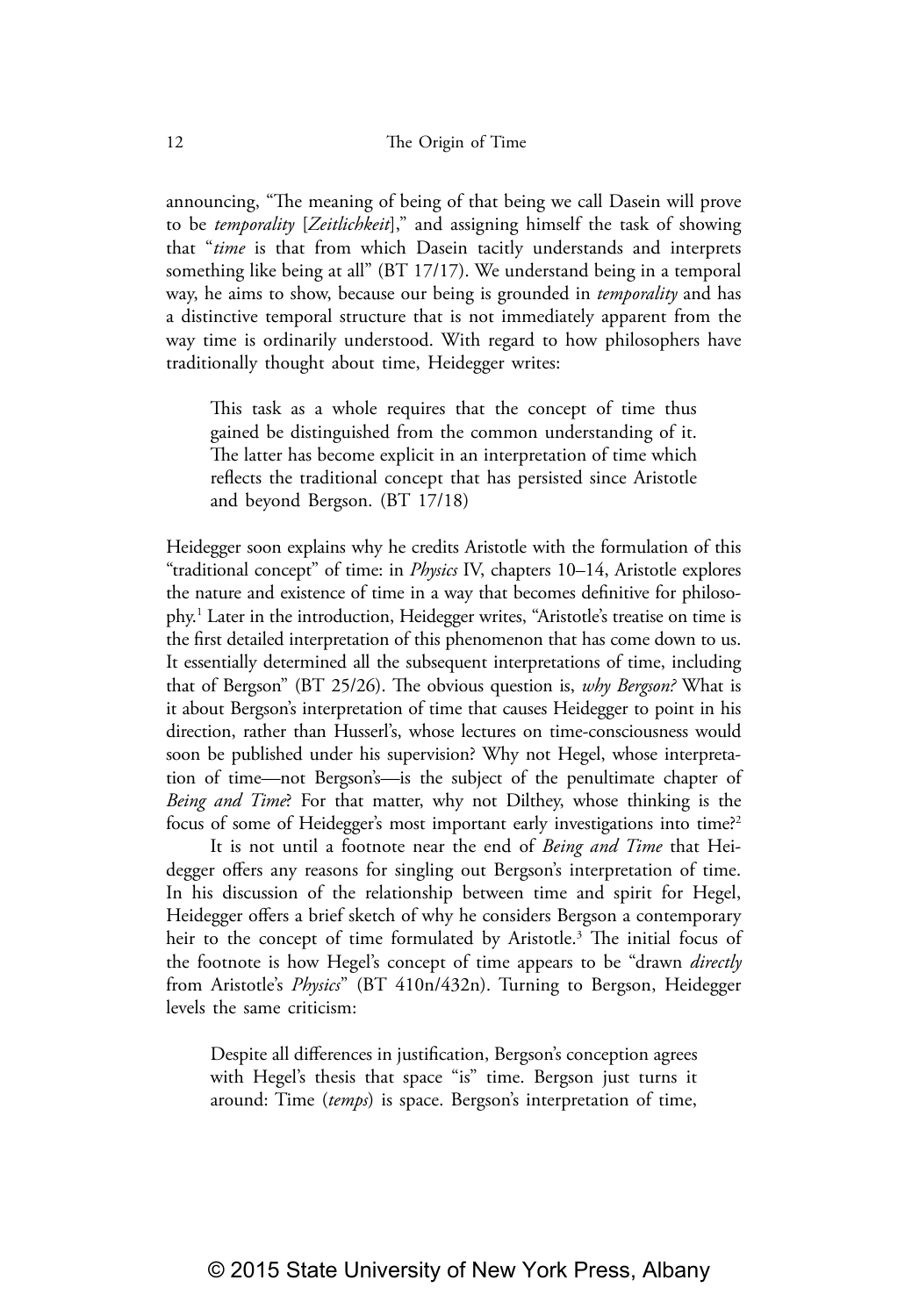too, obviously grew out of an interpretation of Aristotle's treatise on time. It is not just a matter of an external literary connection that simultaneously with Bergson's *Essai sur les données immédiates de la conscience*, where the problem of *temps* and *durée* is expounded, a treatise of Bergson's appeared with the title: *Quid*  Aristoteles de loco senserit.<sup>4</sup> With regard to the Aristotelian definition of time as άριθμòς κινήσεως [*arithmos kineseos*], Bergson analyzes *number* before analyzing time. Time as space (cf. *Essai*, p. 69) is *quantitative* succession. Duration is described on the basis of a counter-orientation toward *this* concept of time as *qualitative* succession. (BT 410n/432–3n)

What makes Bergson's concept of time traditional, according to Heidegger, is its dependence on Aristotle's way of thinking about time. Bergson famously distinguishes between time and *duration* by showing that the way time is commonly represented in both thought and language is fundamentally different from the way time is *lived*. The main difference is that duration flows unceasingly and its moments permeate one another, while what we call "time" is a homogeneous medium akin to space, and its moments are juxtaposed like points or numbers. Heidegger claims that this distinction amounts to a mere reversal of Aristotle's concept of time as *arithmos kineseos*, a number related to motion, which is demonstrated by Bergson's definition of time as "quantitative succession." If time is understood as something quantitative, or something that can be counted, Bergson thinks, then it is being confused with space. This is because counting requires that whatever is counted must be numerically distinct, and such distinctness implies externality and juxtaposition, which are spatial properties. Bergson concludes that "time, understood in the sense of a medium in which we distinguish and count, is nothing but space" (TFW 91/68). The fact that Bergson developed this distinction between time and duration while he was also writing a thesis on Aristotle's concept of place is no coincidence, according to Heidegger. The signs all point back to Aristotle.

Heidegger thus portrays Bergson's understanding of time—as he also portrays Hegel's and Kant's—as fundamentally Aristotelian.5 While it may appear to some that Bergson rethinks time radically, Heidegger contends, his reversal of Aristotle reveals that his thought remains traditional. The footnote on Hegel and Bergson continues:

This is not the place for a critical discussion of Bergson's concept of time and other present-day interpretations of time. To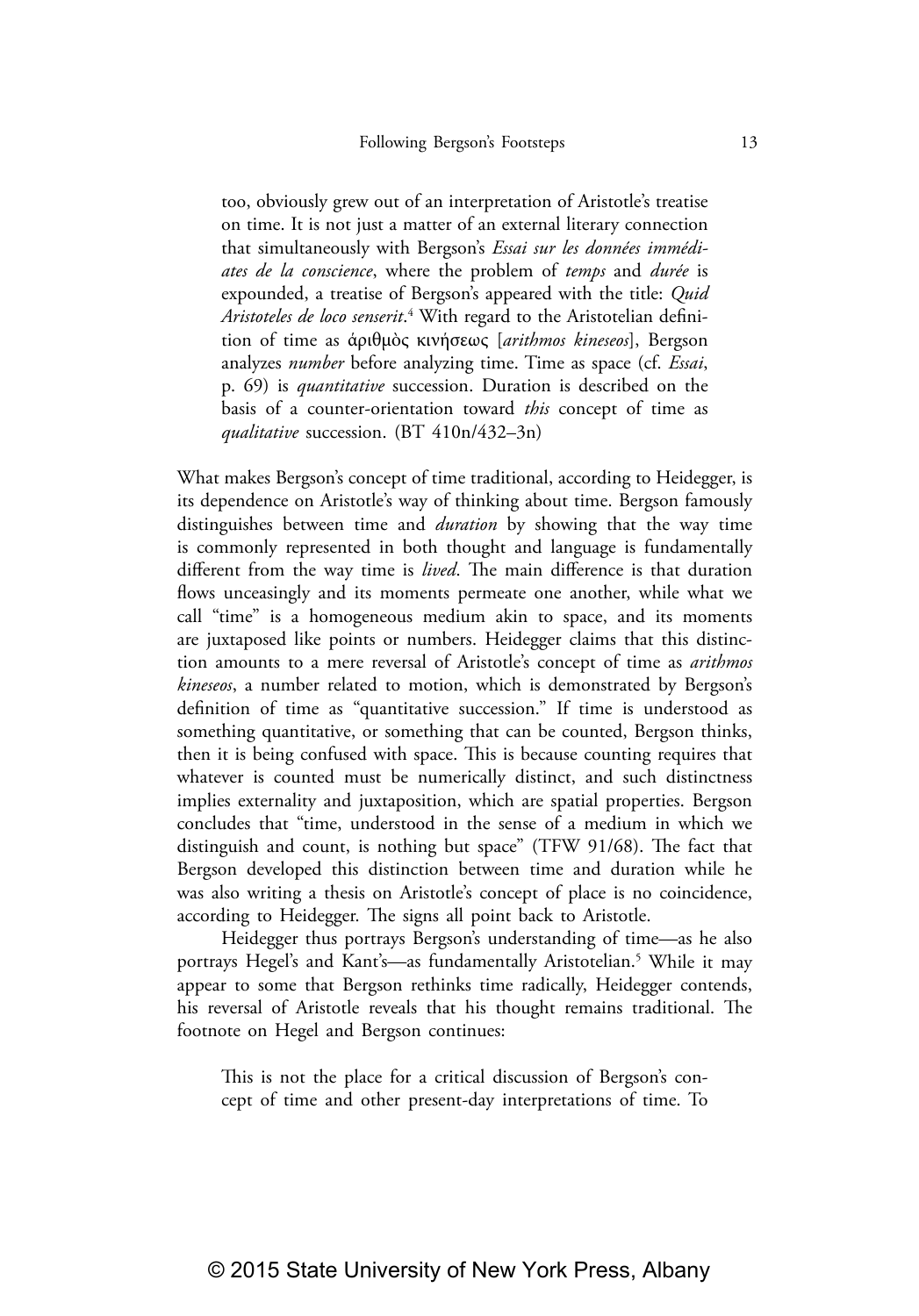the extent that anything essential has been gained at all beyond Aristotle and Kant, the concern is more with grasping time and "time consciousness." (BT 410n/433n)

A couple of things are interesting about this caveat: first is the way Heidegger's reference to "time consciousness" (*Zeitbewußtsein*) evokes Husserl's phenomenological analyses of time, and second is the notion that a "critical discussion" or "decisive confrontation" (*Auseinandersetzung*) with Bergson is called for. Heidegger's use of these particular terms raises more questions: Does Husserl's conception of time fall under the "other present-day interpretations" that Heidegger intends to criticize? Is a confrontation with Bergson over his interpretation of time really necessary, and if so, why? In the first edition of *Being and Time*, in a remark omitted from later editions, Heidegger's dismissal of Bergson concludes: "We shall come back to this in the first and third divisions of Part Two" (BT 410n/433n), referring to the critical interpretations of Kant and Aristotle he had originally planned for the "phenomenological destruction of the history of ontology" (BT 39–40/39–40). Although the second part of *Being and Time* was never published as such, Heidegger renews his attack on Bergson in his lecture courses immediately following its publication, reiterating and complicating the critique outlined above.<sup>6</sup>

In *The Basic Problems of Phenomenology*, a lecture course delivered in the summer of 1927, Heidegger recapitulates his argument that Bergson does not overcome Aristotle's concept of time. However, he goes further by accusing Bergson not only of formulating duration as a "counter-concept" to Aristotle's concept of time, but also of misinterpreting Aristotle. According to Heidegger, Bergson "does not succeed by means of this concept [of duration] in working his way through to the true phenomenon of time," yet Bergson's inquiries "are valuable because they manifest a philosophical effort to surpass the traditional concept of time" (BPP 232/329). Heidegger attacks Bergson several times in the course of an extensive discussion of Aristotle, claiming that "the Aristotelian concept of time was misunderstood in the modern period, especially by Bergson," (BPP 242/343) and that because of overly narrow interpretations of some of Aristotle's terms, "the Aristotelian definition of time remains unintelligible. Or else defective interpretations occur, for example that of Bergson, who says that time as Aristotle understands it is space" (BPP 244/345). These remarks, while not exactly fulfilling Heidegger's promise to return to Bergson in part two of *Being and Time*, still demonstrate his commitment to coming to terms with Bergson's philosophy of time.7 Indeed, prior to criticizing Bergson,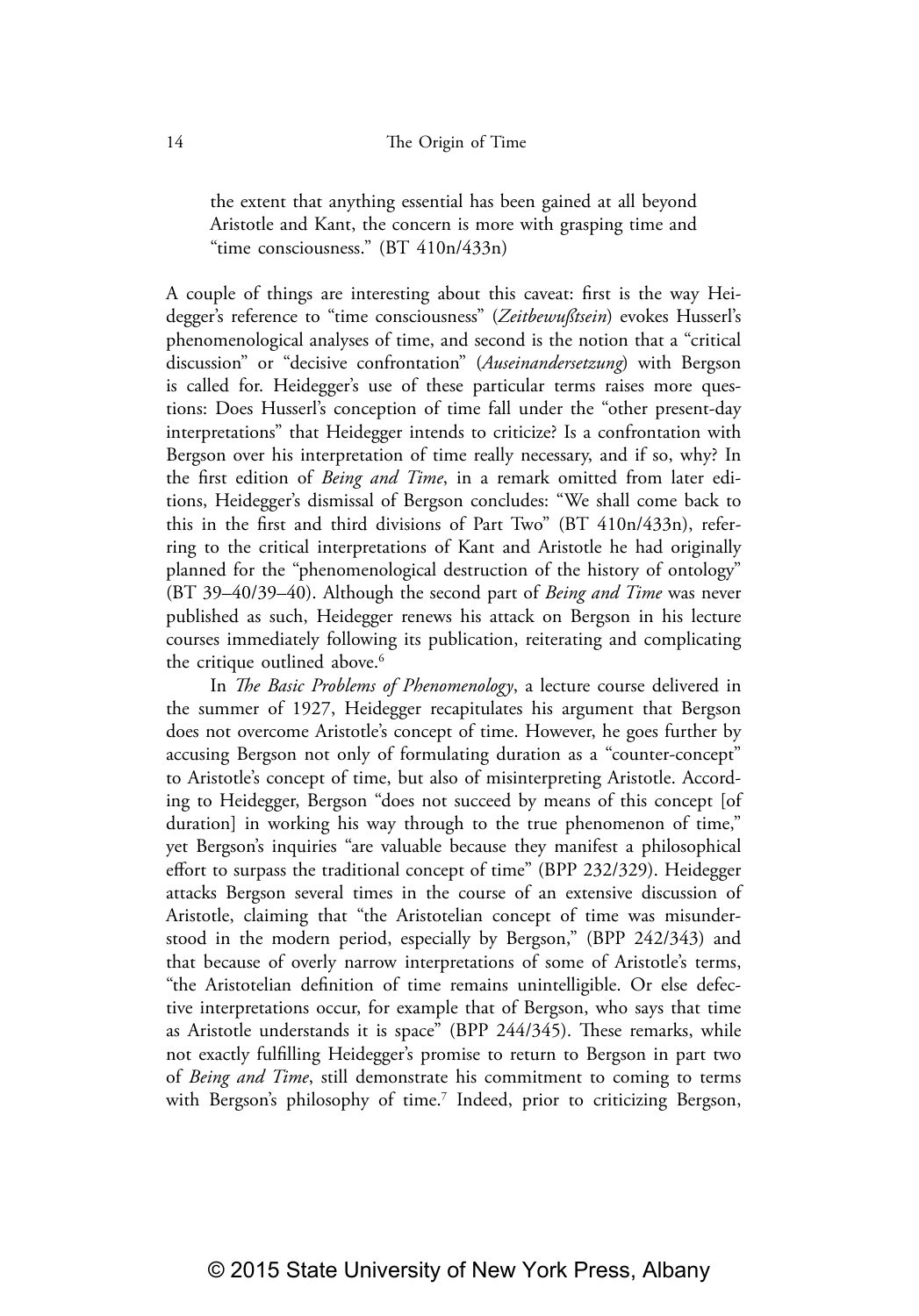Heidegger had provided his students with a compendium of philosophical investigations of time, remarking, "From the most recent period we may cite Bergson's investigations of the time phenomenon. They are by far the most independent" (BPP 231/328).

The same tension reappears the following year in *The Metaphysical Foundations of Logic*, a course delivered in the summer of 1928. There, he explains:

Recently Bergson tried to conceive the concept of time more originally. He made it more clear than any previous philosopher that time is interwoven with consciousness. But the essential thing remained unresolved in Bergson, without even becoming a problem. (MFL 149/189)

Later in the course, Heidegger adds:

Bergson first worked out the connection between a derived and an original time. But he did so in a way that went too far and said that time, once emerged, is space. . . . Bergson's analyses nonetheless belong to the most intense analyses of time that we possess." (MFL 203/262)

Although we could receive the impression from *Being and Time* alone that Bergson is more or less inconsequential for Heidegger, these lectures shortly following its publication paint a different picture. Here, Heidegger portrays Bergson's philosophy of time as comprising the most "independent" and "intense" investigations of the contemporary age. This deserves our attention, if for no other reason than because Heidegger reserves such praise for Bergson rather than for his teacher and mentor Husserl.

Heidegger presents Bergson in these lecture courses following *Being and Time* as having achieved important insights about time, yet having been unable to see what is essential. Contrary to what Heidegger's dismissal of Bergson in the margins of *Being and Time* suggests, he did not completely reject Bergson's way of thinking about time. It may appear as if Heidegger viewed Bergson merely as a cautionary example of a contemporary philosopher who attempted to rethink time but could not do so radically enough because of his dependence on Aristotle. However, a close look at Heidegger's early works shows that from his student days through the period in which he produced the earliest drafts of *Being and Time*, he already displayed both the recognition of Bergson's importance and the ambivalence about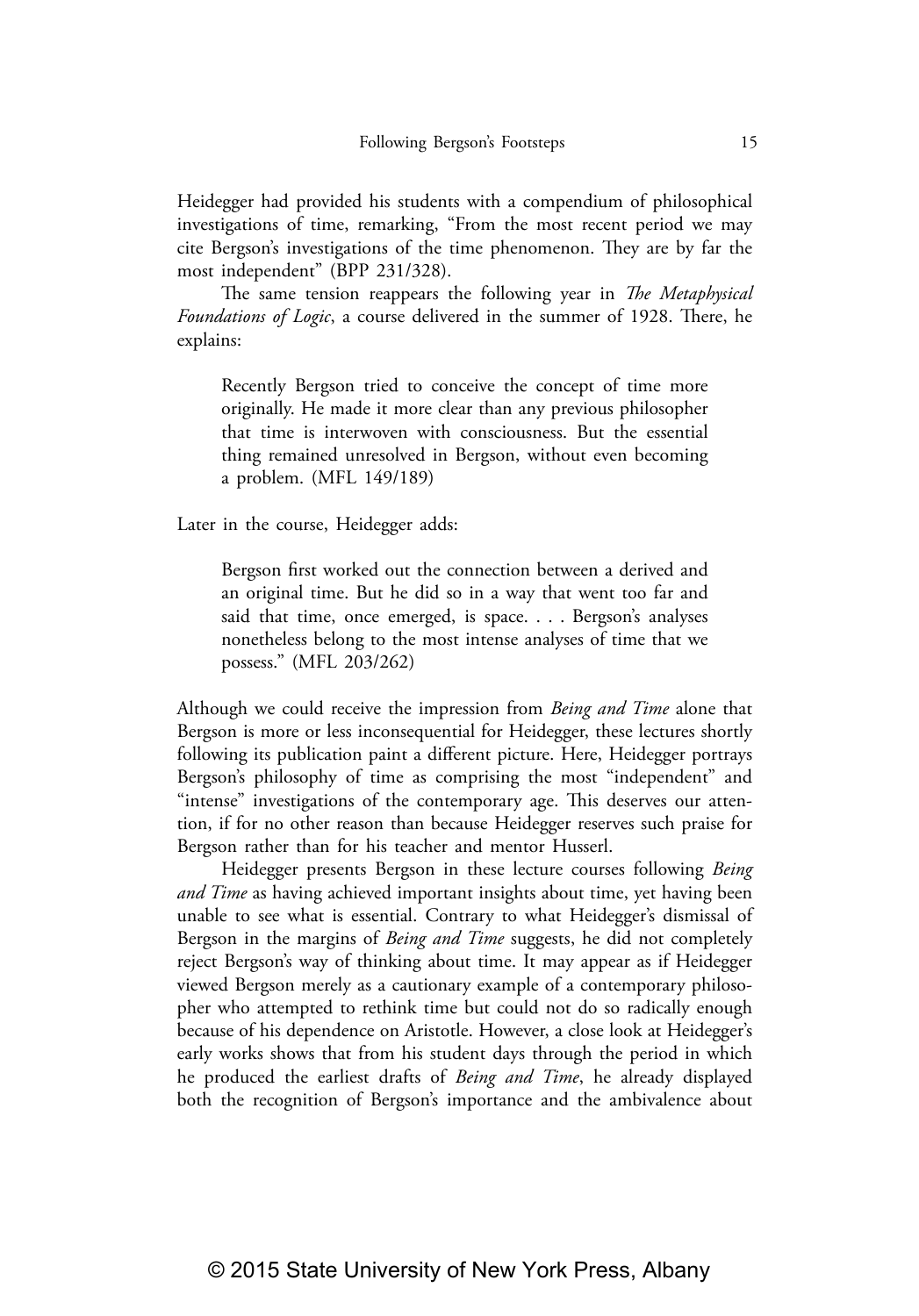his philosophy of time that are evident in the lecture courses following *Being and Time*.

Heidegger's early encounters with Bergson help to illuminate why Bergson makes several prominent appearances in *Being and Time* only to be dismissed in a footnote near the end. Following Heidegger's path in thinking about time from his earliest writings to *Being and Time*, we can see the development of his strategy of distinguishing between "primordial time" (*ursprünglich Zeit*), or temporality, and time as we commonly understand it. Recognizing that Bergson also seeks to radically rethink time, Heidegger uses Bergson as a touchstone, returning to his thought over and over again. However, he disagrees with Bergson's account of duration as primordial time on many points. More precisely, Heidegger *comes to disagree* with Bergson on many points over the course of an engagement with his thinking that lasts more than a decade.

In what follows, I show that Heidegger appropriates certain key elements of Bergson's thinking as early as his 1915 *Habilitation* lecture "The Concept of Time in the Science of History," which contrasts the concept of time employed by natural science, particularly physics, with the concept of time needed for the study of history. Heidegger's descriptions of this contrast echo Bergson's distinction in *Time and Free Will* between the concept of time as a homogeneous medium, which he also associates with physics, and the experience of pure duration. However, Heidegger soon expresses concerns about Bergson's philosophy of life, especially with regard to the question of the appropriate method for understanding it. In an essay written in 1920, "Comments on Karl Jaspers' *Psychology of Worldviews*," and two contemporaneous lecture courses, *Basic Problems of Phenomenology* (WS 1919–20) and *Phenomenology of Intuition and Expression* (SS 1920), Heidegger takes issue with the view, which he attributes to Bergson, that life is a phenomenon that cannot be conceptually comprehended. Later, in his 1924 lecture *The Concept of Time*, Heidegger echoes Bergson again in the way he distinguishes time as it is measured by physicists and read off the clock from a more primordial experience of time. Heidegger thus plants the seeds for his interpretation of temporality in *Being and Time* by contrasting both the scientific concept of time and our ordinary understanding of time with a more "authentic" temporality of historical existence. In *History of the Concept of Time* (SS 1925), Heidegger announces a plan to make Bergson's thought the point of departure for a phenomenological destruction of the traditional concept of time that will trace it through Kant and Newton to Aristotle. In the introduction to this course, Heidegger credits Bergson with attempting to overcome the traditional concept of time by going back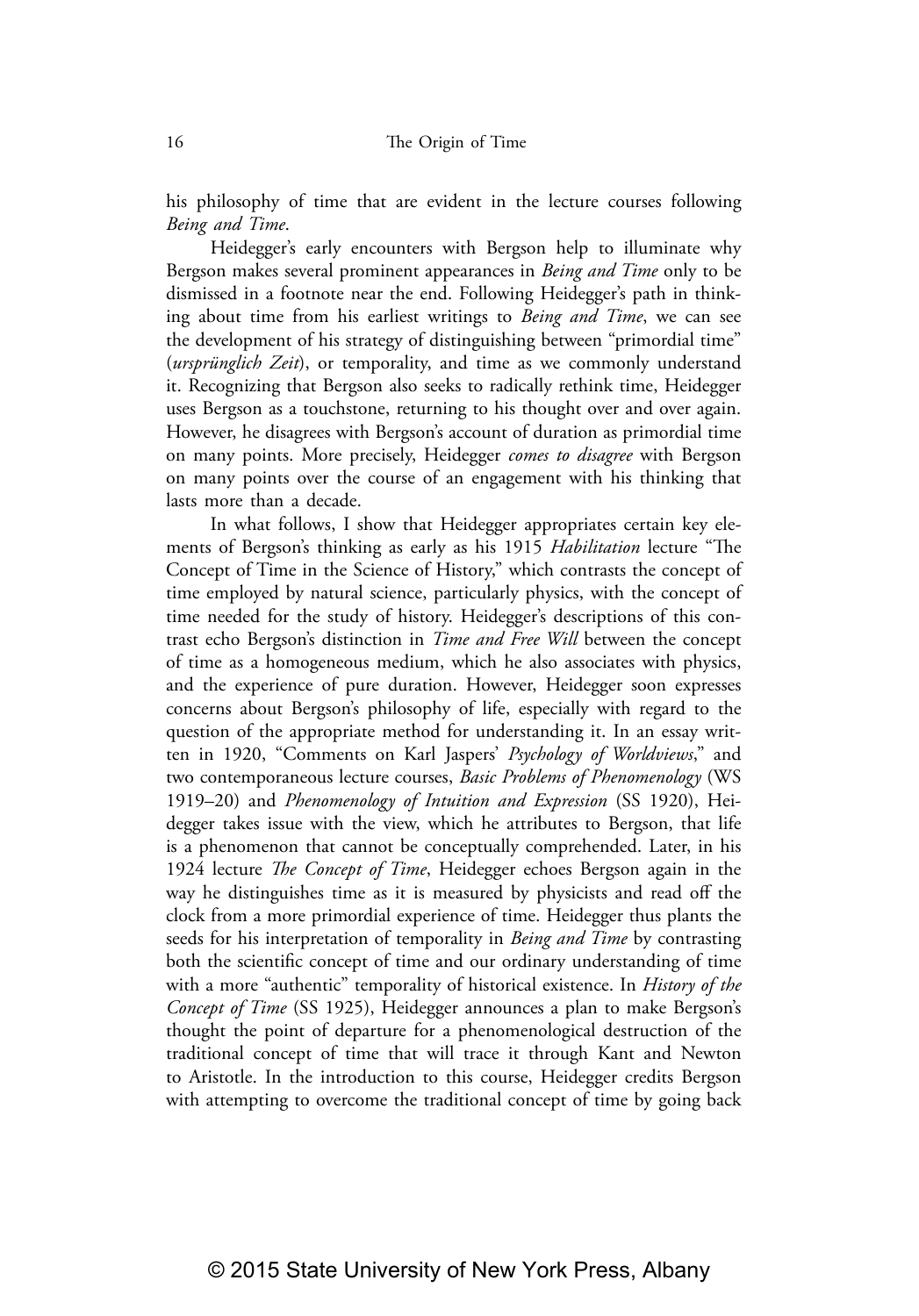to a more original one, but he claims that Bergson presupposes Aristotle's concept. Finally, in *Logic: The Question of Truth* (WS 1925–6), Heidegger shows in more detail why Bergson's philosophy of time is no exception to the rule that all philosophical reflection on time in the Western tradition has been dominated by Aristotle's thought. In this course, Heidegger argues that Bergson's thinking is shaped by its "constant opposition to Aristotle's concept of time" (LQT 207/250), which becomes the theme for Heidegger's interpretation of Bergson in *Being and Time*. By showing how Heidegger deals with time at each of these stages, I hope to reveal not only how he follows in Bergson's footsteps, but also how he diverges from Bergson's path to blaze his own trail to originary temporality.

#### 2. The Structure of the Concept of Time

The earliest trace of Heidegger's engagement with Bergson appears more than a decade before the publication of *Being and Time* in his 1915 lecture "The Concept of Time in the Science of History."8 Heidegger's goal in this lecture is to illuminate certain structural differences between the natural sciences (*Naturwissenschaften*) and the "historical sciences" (*Geisteswissenschaften*) by means of an examination of one of their basic concepts: the concept of time.<sup>9</sup> His strategy is to analyze the structure of the concept of time by first examining its function in physics and then contrasting it with "the historical concept of time." He argues that because time serves a different function for historians than it does for physicists, the concept of time needed for the study of history has a fundamentally different structure than that of the one employed in attempts to determine the laws of nature. With an understanding of the difference between these two concepts of time, he proposes, "it should be possible to determine something general about the logical structure of history as a science" (S 51/418). Heidegger's project is thus to clarify the difference between the natural sciences and the historical sciences on the basis of their concepts of time.<sup>10</sup>

The influence of Dilthey, Husserl, and Rickert is apparent in this early piece, even though Heidegger mentions none of them by name. Somewhat less apparent is the influence of Bergson, whom he had studied in 1913 with Rickert in a course titled "Seminar on Metaphysics in Conjunction with the Writings of H. Bergson."<sup>11</sup> Although Heidegger also never mentions him by name, we can hear echoes of Bergson's *Time and Free Will* in Heidegger's analysis of the concept of time in the natural sciences and his descriptions of how the concept of time in history differs from it.12 Heidegger's basic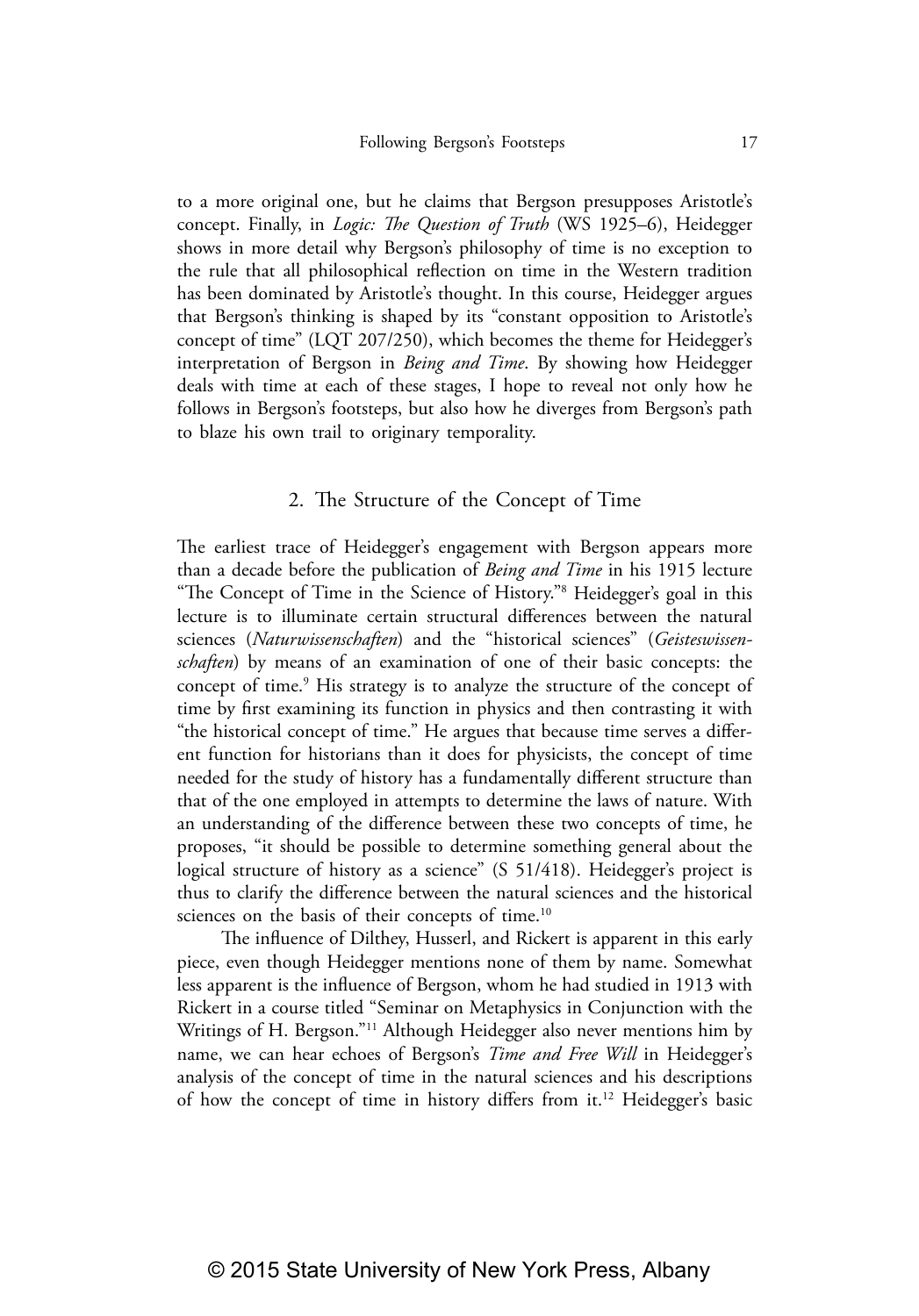contrast between two kinds of time corresponds in several ways to Bergson's distinction in *Time and Free Will* between time as a homogeneous medium and pure duration. Indeed, Bergson's influence on Heidegger at this stage is apparent in how he characterizes both concepts of time, the natural and the historical.

The first way that Heidegger's analysis of the concept of time resembles Bergson's is in his characterization of the function of time in physics. As already mentioned, Bergson distinguishes time (*temps*)—or, more precisely, what we usually call "time"—from the duration (*durée*) of conscious life, which he considers to be fundamentally different from space. With regard to the former, Bergson writes, "time enters into the formulas of mechanics, into the calculations of the astronomer, and even of the physicist, under the form of a quantity. We measure the velocity of a movement, implying that time itself is a magnitude" (TFW 107/72). As such, the way physicists and astronomers understand time is determined by the need to measure motion. For their purposes, time is conceived as a physical quantity that can be used, most basically, to determine the speed of moving objects (*v*   $= d(t)$ . Similarly, Heidegger argues that the concept of time in physics is formed according to its function in measurement:

Motions run their course in time. What exactly does this mean? "In" time has a spatial meaning; however, time is obviously nothing spatial. . . . In the relation between motion and time, what is clearly at issue is *measurement* of motion by means of time. (S 53/421–2)

From Galileo to Einstein, as far as physics is concerned, Heidegger claims, "*It is the function of time to make measurement possible*" (S 53/422). The structure of the concept of time employed in physics can thus be described in terms of its quantitative function.

 The second resemblance between Heidegger's analysis and Bergson's involves the way time is structured to serve this function. Bergson argues that operations of counting and measuring require the representation of time as a "homogeneous medium" in which terms can be separated and juxtaposed. In some respects, therefore, what physicists call "time" is closer in structure to the manifold of empty space than it is to conscious duration. According to Bergson, the lived experience of duration involves a "pure heterogeneity" of sensations, feelings, memories, thoughts, and other conscious states. Duration is thus "a succession of qualitative changes, which melt into and permeate one another . . . without any affiliation with num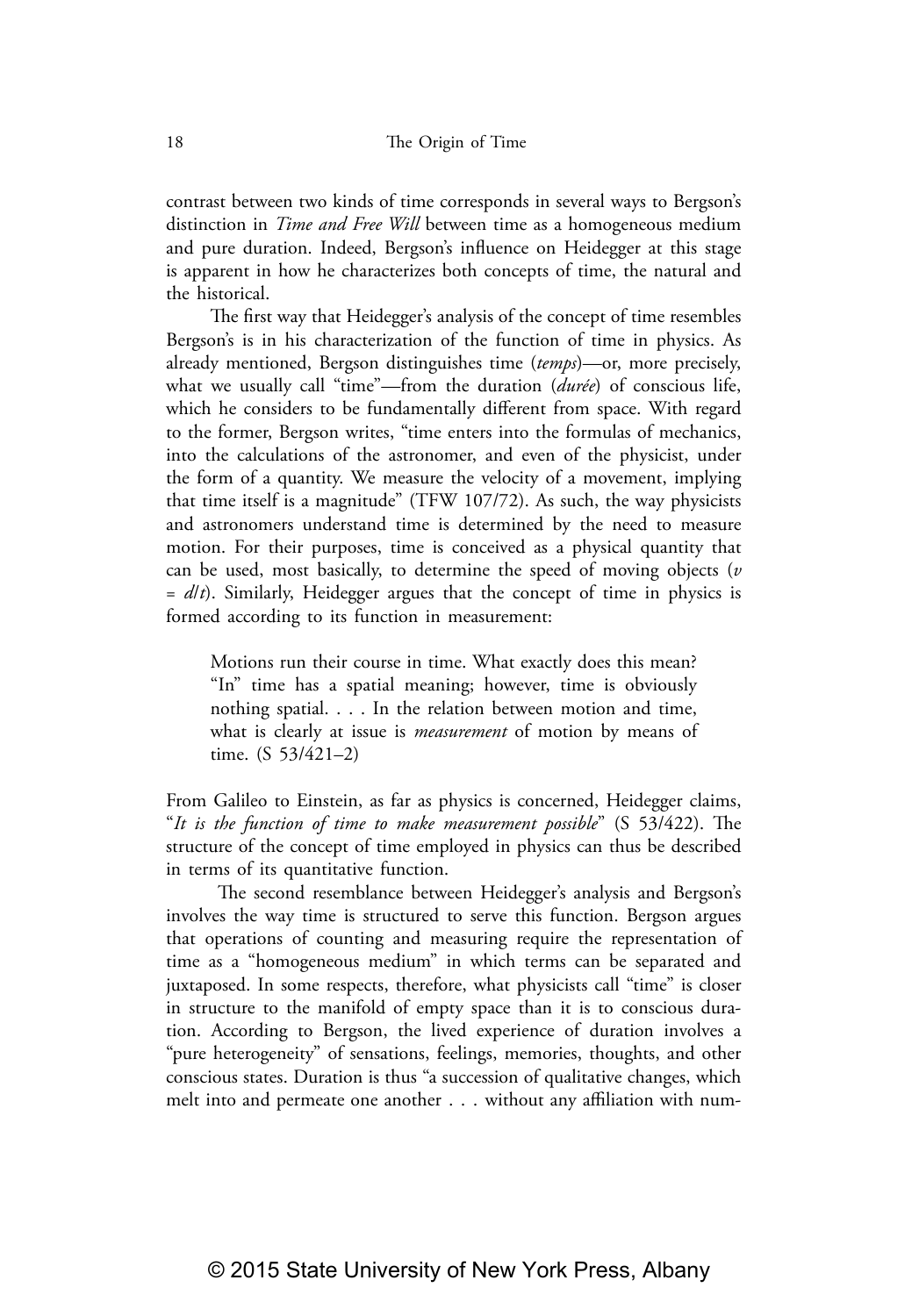ber" (TFW 104/70). However, this is not at all the way time is understood when it serves the function of measuring motion. Whereas every moment of conscious experience is a different blend of elements, for the purpose of measurement we must be able to represent time as a sequence whose moments are the same, as a sequence of points distinguished only by their position. For Bergson, in contrast to the heterogeneity of duration, "the time which the astronomer introduces into his formulae, the time which our clocks divide into equal portions . . . must be a measurable and therefore homogeneous magnitude" (TFW 107/72). Bergson's account of time as *homogeneous* is then closely echoed in Heidegger's description of the structure of time as determined by the function of making measurement possible:

Time presents a series with a single direction in which each point of time differs only through its place as measured by the initial point. Because one point of time differs from the preceding one only in that it follows after it, it is possible to measure time and thereby motion. As soon as time is measured—and only as time that is measurable and to be measured does it have a meaningful function in physics—we determine a "so many." The registering of the "so many" gathers into one the points of time that have until then flowed by. We as it were make a cut in the time scale, thereby destroying authentic time in its flow and allowing it to harden. The flow freezes, becomes a flat surface, and only as a flat surface can it be measured. Time becomes a homogeneous arrangement of places, a scale, a parameter. (S 54–55/424)

Although Heidegger does not employ the term "duration," his description of time as homogeneous suggests that he may be appropriating the Bergsonian distinction between *durée* and *temps* for the sake of his own contrast between historical time and the time of nature.

Not only is Heidegger's use of the term "homogeneous" suggestive here, but so is his analysis of how the concept of time in physics is derived by "destroying authentic time in its flow." According to Bergson, "science cannot deal with time and motion except on condition of first eliminating the essential and qualitative element—of time, duration, and of motion, mobility" (TFW 115/77). This challenges a deeply held assumption that time is essentially quantitative, that which is measured by the clock. If we reflect on the flow of conscious experience, Bergson argues, the moments of life are not immediately given as a "discrete" or "quantitative multiplicity," like a series of numbers or points on a line. Rather, we experience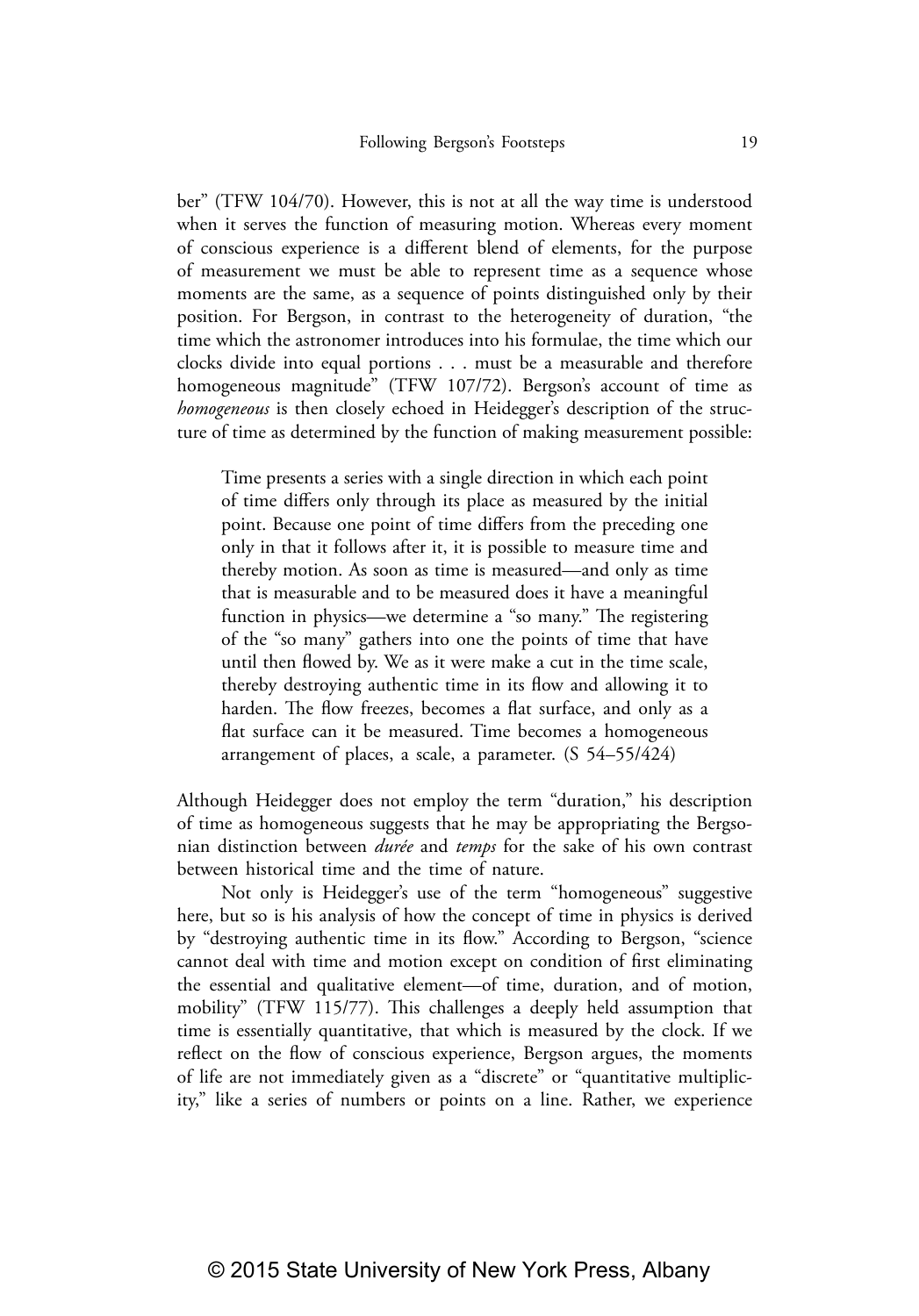"a duration whose heterogeneous moments permeate one another" (TFW 128/85), blending together in a "qualitative multiplicity" whose elements "undergo a deep alteration as soon as we separate them from one another" (TFW 125/83). Contrary to his subsequent attack on Bergson, at this stage Heidegger also uses the categories of quantity and quality to distinguish between the concepts of time employed by physicists and historians. He explains, "The object of the science of history is human beings—not just as biological objects but rather to the extent that their achievements in the realms of mind and body actualize the idea of culture (S 56/426). Because the cultural achievements and historical events that define our present situation are in the past, Heidegger argues, the concept of time must function in such a way as to provide access to them and make it possible to interpret their meaning. That is, the concept of time must be structured so that historical facts can be established and put into context. Historians must conceive of time as divided into ages, each distinguished by its own characteristics and tendencies. Thus, Heidegger claims, "the essential element in the historical concept of time" is that "*Historical times differ qualitatively*" (S 59/431). With respect to historical dates, it may appear as if historians also deal in quantities of time, but Heidegger argues, "If I ask about the 'when' of a *historical* event, then I am asking about its place in a *qualitative historical* context, not about a 'how many'" (S 59/431).

In the historical sciences, time is understood in terms of the hermeneutical task of interpreting events rather than the theoretical one of formulating laws. Thus, with his characterization of historical time, which owes more to Dilthey than to any other thinker, Heidegger nevertheless also incorporates Bergson's views about the difference between time and duration. Like Bergson, Heidegger maintains that the time we measure and divide into discrete units, the time of the natural sciences, is fundamentally different from the qualitative, heterogeneous time of human life. This difference highlights the need for further inquiry into the time of lived experience, an inquiry that gradually points Heidegger in the direction of originary temporality.

## 3. Life as a Primordial Phenomenon

Although Heidegger's 1915 *Habilitation* lecture displays his earliest engagement with Bergson, his first actual references to Bergson occur in an essay and several lecture courses from 1919 to 1920, where his focus is on phenomenology as a method and life as its proper object. The works in question immediately follow the groundbreaking "The Idea of Philosophy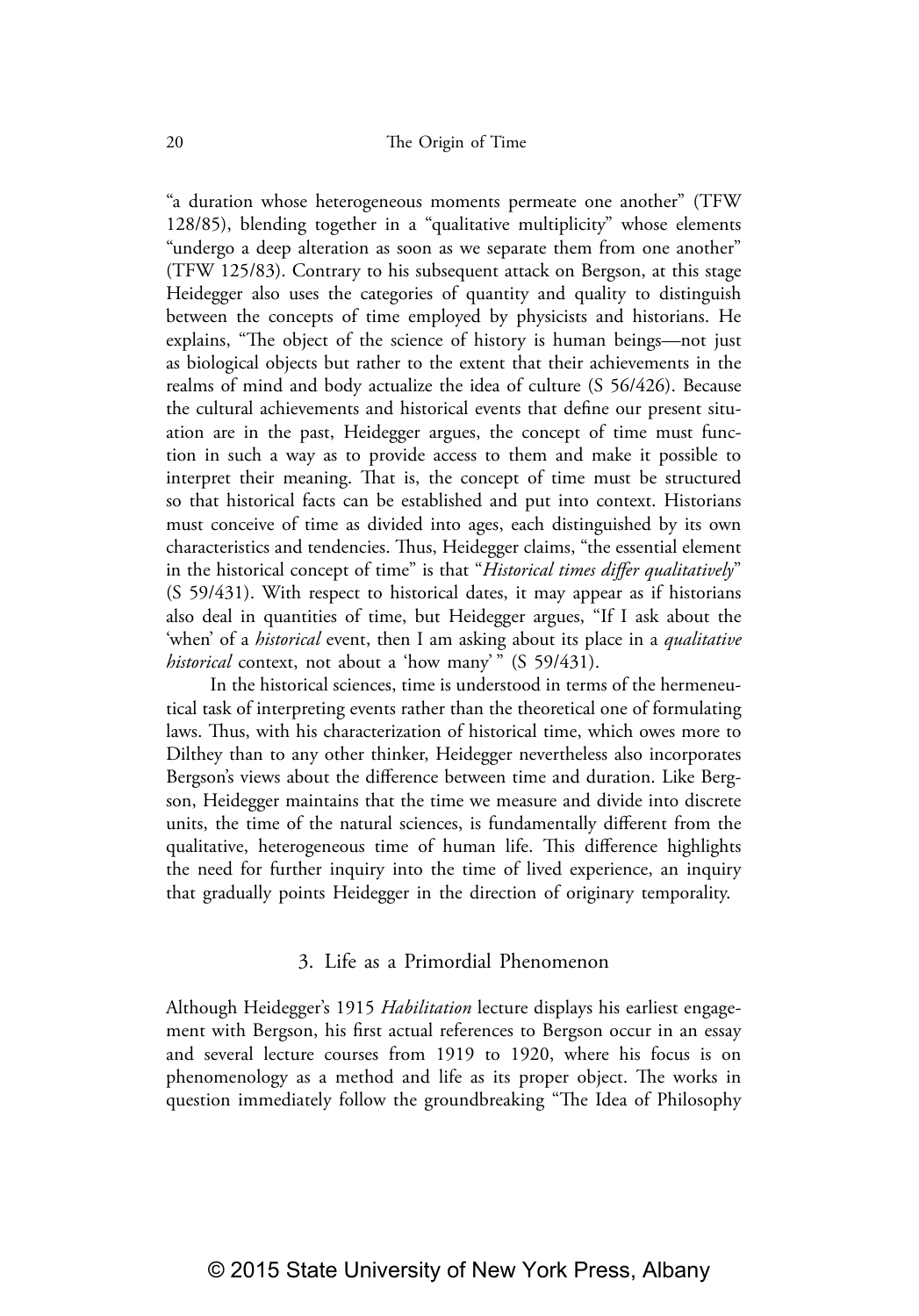and the Problem of Worldview" (KNS 1919), in which Heidegger presents phenomenology as a "pre-theoretical primordial science." Heidegger's aim is to show how it is possible for phenomenology to understand life philosophically without objectifying and thus distorting it. From this period until the publication of *Being and Time*, the phenomenon at the center of Heidegger's attention goes by many names, including "the primal something, life in and for itself, factic life, the historical I, the situated I, factic life experience, facticity, Dasein, being."13 The question, for Heidegger, is how to grasp this primordial phenomenon of life without obscuring its distinctive character.

A brief but significant criticism of Bergson appears in Heidegger's 1920 essay (unpublished until 1973) "Comments on Karl Jaspers' *Psychology of Worldviews*. In this review, Heidegger presents a critical discussion of Jaspers's method and conceptual framework for understanding "psychical life" (S  $76/7$ ff).<sup>14</sup> His aim, as he states early in the essay, is to "free up the real tendencies of Jaspers' work" by showing "to what extent Jaspers' approach to his tasks, his choice of methods, and his way of employing these methodological means to carry out his tasks are really in keeping with the underlying tendencies of his inquiry" (S 72/2). Heidegger thus undertakes the task of a phenomenological destruction, to draw out the "foreconceptions" (*Vorbegriffen*), or pre-theoretical notions, guiding Jaspers's philosophy. In particular, he is concerned about Jaspers's foreconception of life as a whole, as an encompassing region to be clarified from the standpoint of certain "limit-situations" or "situations of antinomy" (S 78–80/10–12).

To situate Jaspers's project with respect to other thinkers working toward a philosophy of life, Heidegger distinguishes between two meanings of "life" that tend to be conflated: "Either life is approached as the fundamental reality, and all phenomena are seen to lead back to it, so that everything and anything is understood as an objectification and manifestation 'of life,' or life is seen as the formation of culture, and this formation is thought to be carried out with reference to normative principles and values" (S 81/15). In the latter direction, life is viewed as objectifying (*Objektivieren*), "going out of itself" creatively, expressing itself through culture; and in the former direction, life is viewed as experiencing (*Erleben*), gathering in, appropriating its surroundings.15 Heidegger applauds Jaspers for calling attention to "the problem of existence" but raises concerns about his foreconception of life as an "infinite process" that is "thought of as a thing-like object . . . *something given* in the objective medium of psychical being . . . a flowing 'stream' that bears all movements within itself" (S 84/18). If life as a whole is regarded as an unceasing flux of lived experi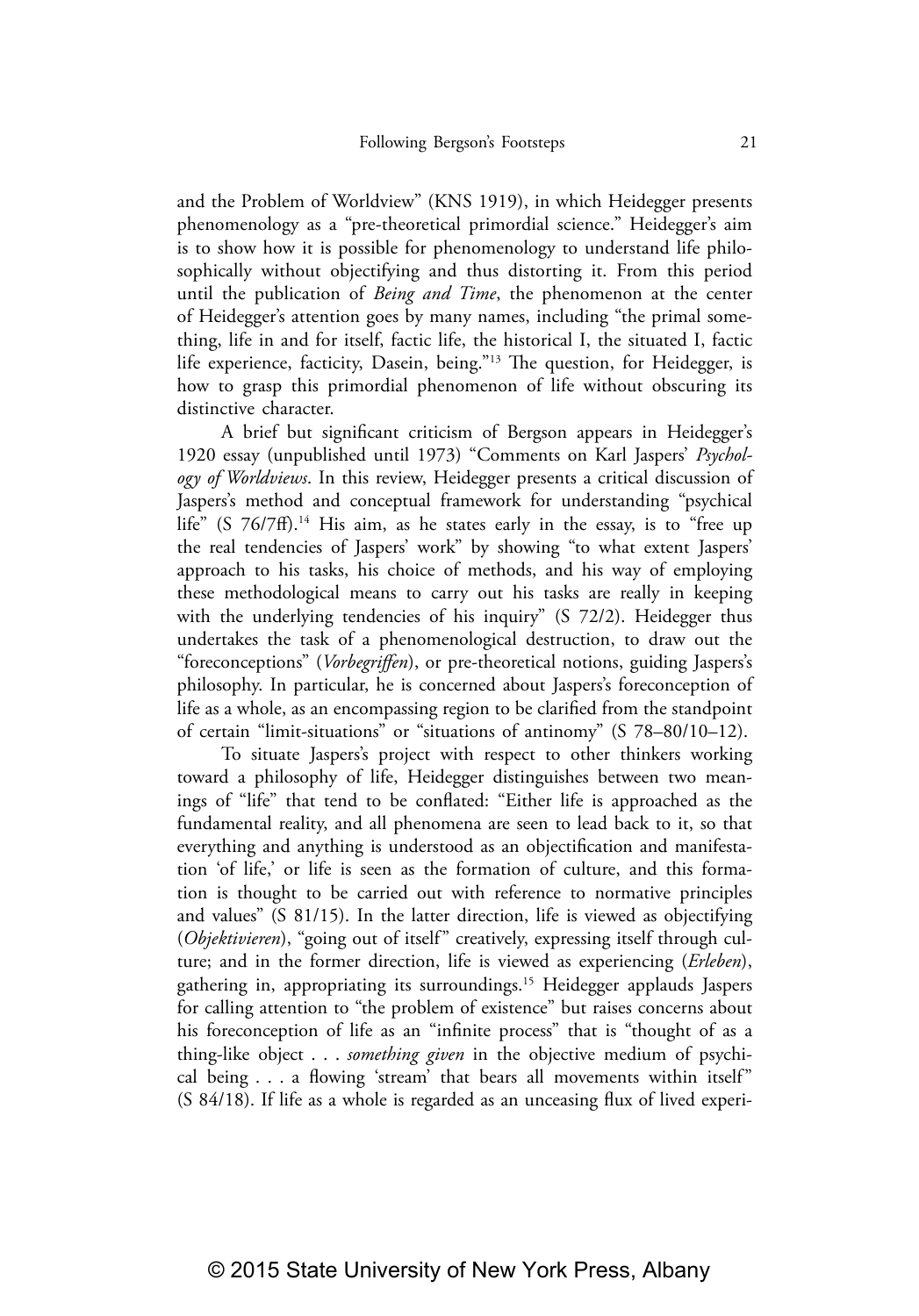ence, would it not resist theoretical objectification? But how can a phenomenon be understood if it cannot be grasped as an object?

When Heidegger elaborates on the difficulties arising from Jaspers's foreconception of life, Bergson makes a brief appearance. It seems as if life as a whole must somehow be grasped as a theoretical object, but as Jaspers defines it, life is a process that resists objectification: "Every attempt to understand life is forced to turn the surge and flux of the aforementioned process into a static concept and thereby *destroy* the essence of life, i.e., the restlessness and movement . . . that characterize life's actualization of its ownmost qualities" (S 84/18). From this standpoint, life is a phenomenon that cannot be objectified, a process rather than a thing, and an endless process at that. We may be capable of intuiting it directly, Jaspers suggests, but we are poorly equipped to understand it intellectually. Heidegger responds:

This characteristically Bergsonian line of argumentation suffers from a certain paralysis in a twofold sense. Apart from the fact that problems concerning meaning, concepts, and language are approached only from a very narrow perspective focusing on objective, reifying concepts, these problems are allowed to remain on the level of a very crude and vague treatment that contributes nothing to that type of treatment in which one would attempt to define the fundamental sense of life and lived experience as a whole. And instead of using this "glut on the market" to provide oneself with an air of profound philosophy (such talk of ineffability easily gives the impression that one has actually gazed upon ineffable realms), it is high time that we found genuine problems to deal with. (S 84–5/19)

It is not immediately clear what Heidegger is trying to say about Bergson here, but the remark about "objective, reifying concepts" is significant. It suggests an association of Bergson with the view, which Heidegger attributes elsewhere to Paul Natorp, that because our concepts are designed to grasp objects, they fall short when we use them to theorize about subjectivity or lived experience.<sup>16</sup> From this "very narrow perspective," concepts are static and therefore inadequate for grasping the dynamic constitution of life. Heidegger, on the contrary, believes that what is necessary is to develop the right kind of concepts, beginning with a more appropriate foreconception of life as a phenomenon that "is 'there' in various types of understanding and conceptual expression" (S 98/38). In other words, life needs to be regarded as a phenomenon that *objectifies itself* in a historical manner—through cul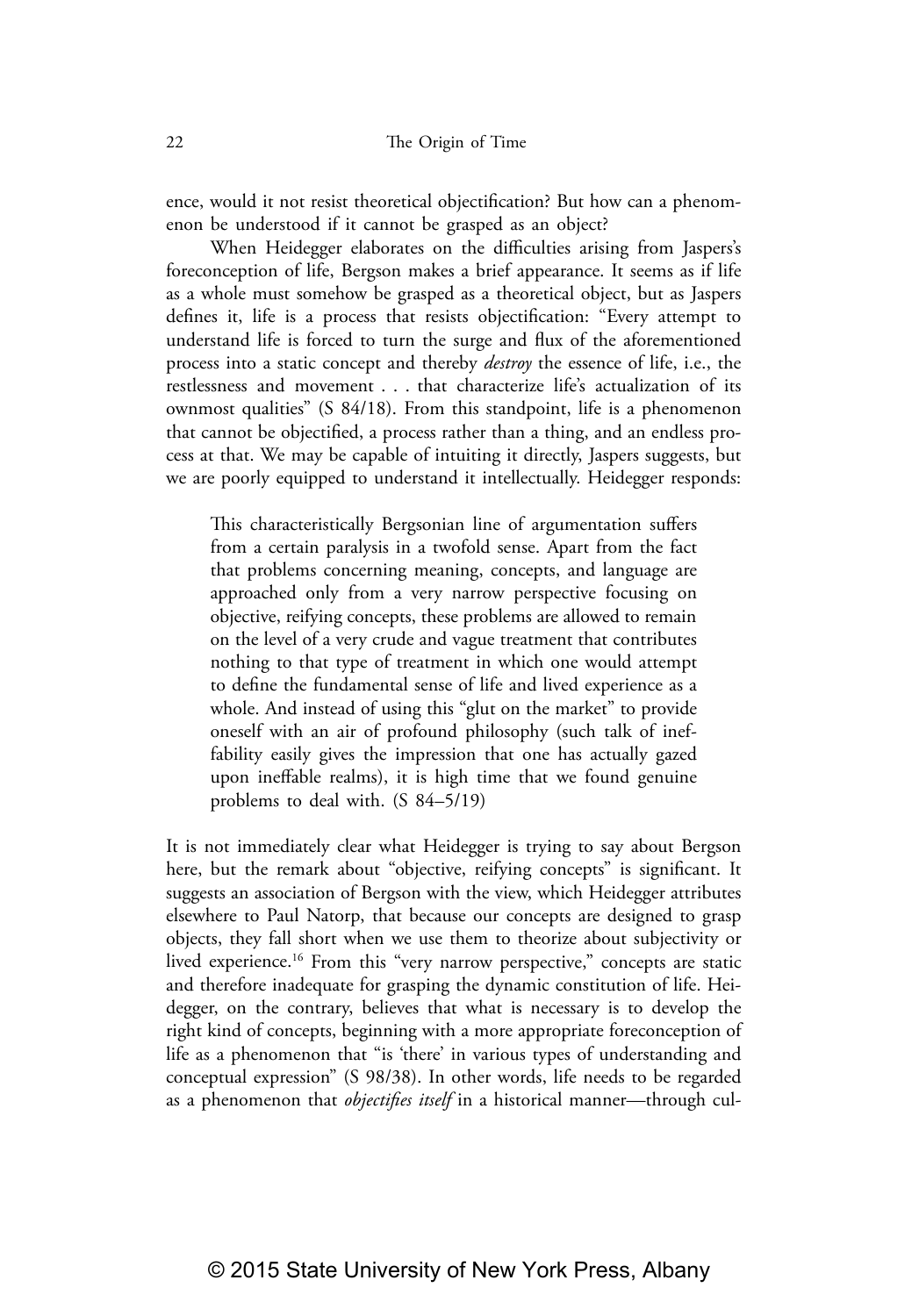ture, art, religion, philosophy, and even science—and therefore lends itself to hermeneutic conceptualization.

Heidegger criticizes this "characteristically Bergsonian line of argument" in greater detail in *Phenomenology of Intuition and Expression: Theory of Philosophical Concept Formation* (SS 1920). Although Heidegger deals more extensively with Natorp and Dilthey, he mentions Bergson several times in connection with their philosophical approaches to life. Anticipating the two meanings of "life" distinguished in the Jaspers essay, Heidegger writes:

The problematic of contemporary philosophy is centered around life as *primal phenomenon* [*Urphänomen*]: It is either that life in general is posited as the primal phenomenon and all questions are directed back to this, that is, that every objecthood is comprehended as objectivation and manifestation of life—for example the philosophies of life as they, mainly in biological fundamental orientation, are connected to the names James and Bergson, in the fundamental orientation of the human sciences to the name of Dilthey and in one that also unifies both motive groups as well as the one that is to be mentioned in what follows, to the name of Simmel. Or life is seen as culture, as manifestation, but now with a view to the fact that this culture formation and life enacts itself and is supposed to enact itself in a bond to normgiving principles and values. The goal of such consideration of life is then a universal a priori systematics of reason as it is strived for by the Marburg school, by Rickert and in the most recent development of his ideas by Husserl. (PIE 10/15)

For his teachers Husserl and Rickert, as well as all "philosophy of culture" (*Kulturphilosophie*), the main problem is how absolutely valid claims are possible in philosophy, religion, morality, and the arts, which are historically contingent expressions of the human spirit. For Bergson, James, Natorp, and Dilthey, representing "philosophy of life" (*Lebensphilosophie*), the main problem is how lived experience can be grasped by theoretical reflection without being distorted. Taken together, what Heidegger designates as "the problem of a priori validity" and "the problem of the irrational" (PIE 20/28) comprise the "problem situation" of contemporary philosophy. In defense of phenomenology, and in an attempt to radicalize it, Heidegger argues that both sides of the contemporary problematic are out of touch with the primordial phenomenon of life.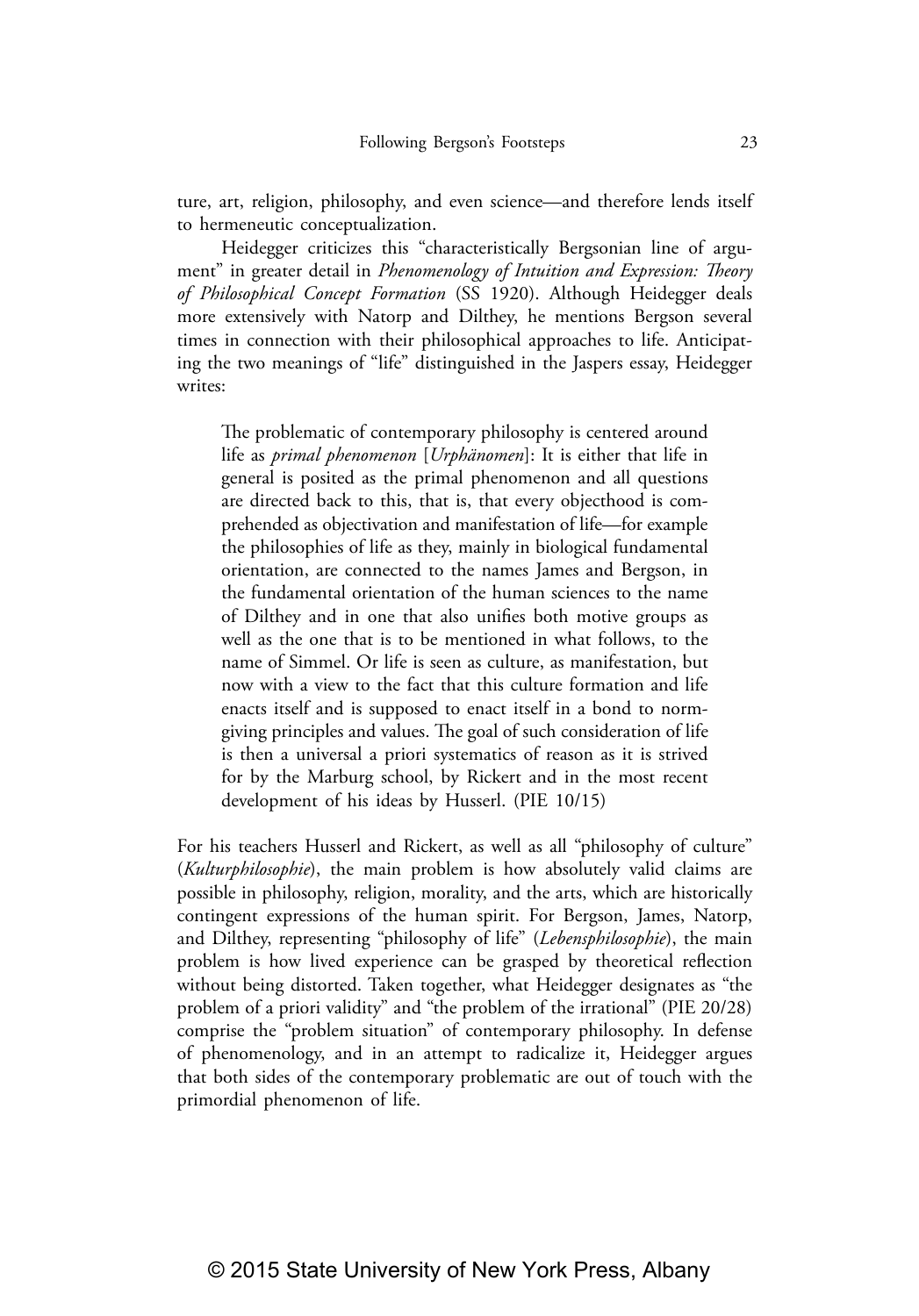#### 24 The Origin of Time

The way Heidegger situates Bergson with respect to *Lebensphilosophie* helps to illuminate his complaints about Bergson's "narrow perspective" on concepts. Bergson belongs to the second problem group, which interprets the primal phenomenon of life in terms of *lived experience* (*Erlebnis*). For the thinkers associated with this group, philosophy itself is called into question, along with the sciences that purport to study human life: "provided that philosophy . . . should somehow be rational *knowledge*, the question arises for it whether a consideration of living experience [*Erlebens*] that does not immediately and necessarily theoretically disfigure it is possible at all" (PIE 18/25). As Heidegger explains, this concern arises in part from Kant's epistemology:

Everything known is categorically formed material. . . . The categorically unformed, theoretically unaffected is the merely passively experienced and experience-able [*Erlebte und Erlebbare*]. Nothing can be stated about it, unless in theoretical forming, meaning at the same time, however, the demolition of the immediacy in the mediation through the intellect. Living experience is first defined as the flow [*Ablauf*] of this logically unaffected, the arising and going-along of the "I" within this flowing. . . . A knowledge as forming of this living experience qua living experience means a theoretical shaping, a logical, formally guided mediation of the unmediated immediate, respectively a rationalization of the irrational, a demolition or immobilization [*Stillstellung*] of life in the schema of concepts. (PIE 18–19/25–26)

With the foreconception of life as passively intuited, immediately given, and ineffable, the question arises of whether it is comprehensible to the intellect. If lived experience is a pure flow of conscious content without logical order, and if the function of concepts is to stabilize or immobilize the stream of experience, then how could life be grasped conceptually? For philosophers who identify life with experience unmediated by the categories of knowledge, the outcome is a kind of irrationalism.17

While the foregoing description of the problem of knowledge in the context of *Lebensphilosophie* faithfully articulates Bergson's motivation for pursuing a method of "philosophical intuition,"<sup>18</sup> Heidegger only mentions Bergson by name when he turns from the question of intuition, or access to lived experience, to that of expression:

A second motive which Bergson particularly strongly emphasized in his "An Essay on the Immediate Data of Consciousness" (1889)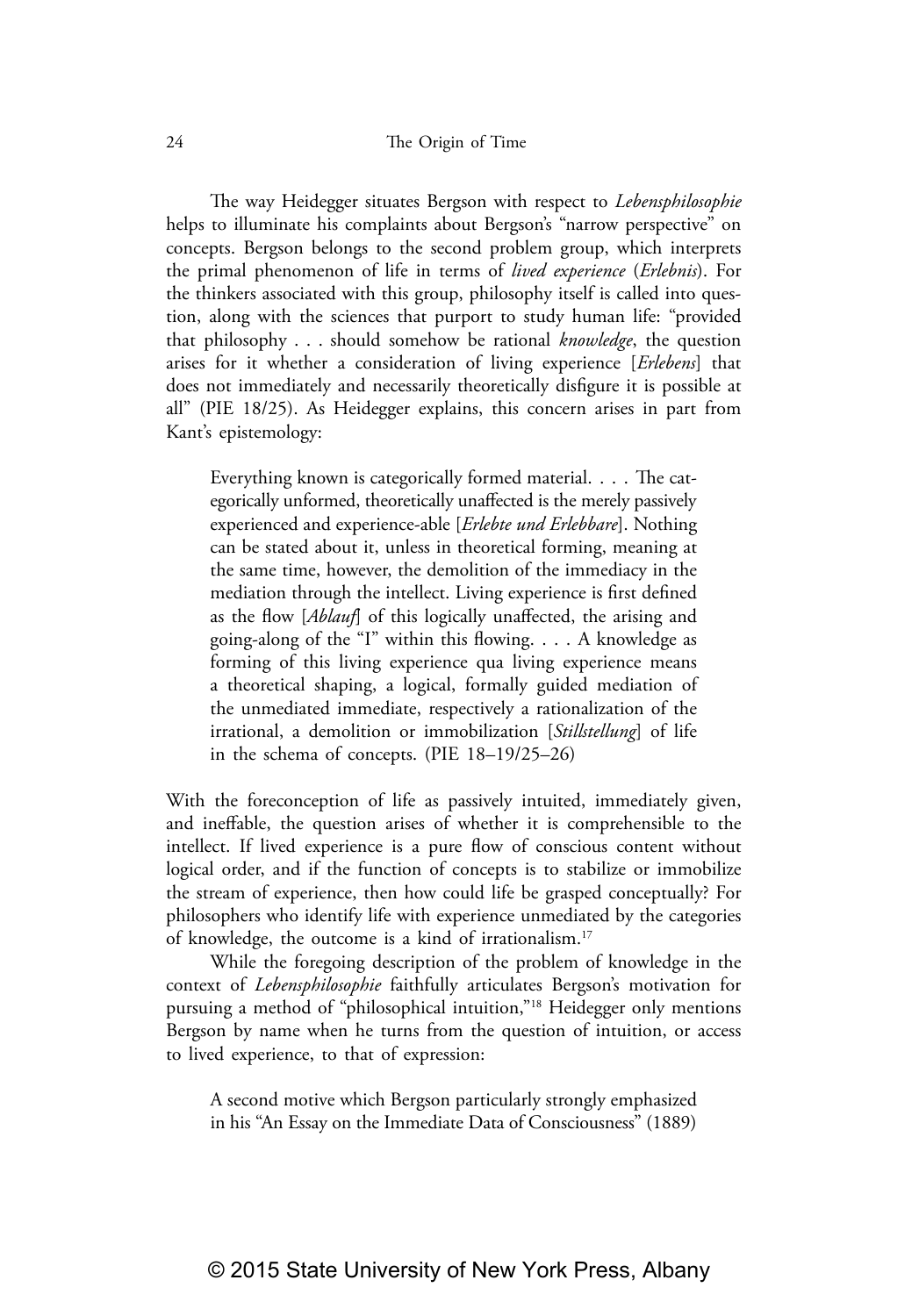is taken from language. Knowing communicates itself in language, in words. Language is, it is said, tailored to the spatial external world and its practical, rationally technical control. Both the meanings of words and the concepts relate to space; all logic is logic of space. . . . all theoretically conceptual apprehension of living experience, of consciousness or of the spirit is a spatialization and therefore a fundamental disfiguration. (PIE 19/26–27)

It is clear from the opening lines of *Time and Free Will* that the predominance of spatiality in human language and thought is indeed a central theme of Bergson's:

We necessarily express ourselves by means of words and we usually think in terms of space. In other words, language demands that we establish between our ideas the same sharp and precise distinctions, the same discontinuity, as between material objects. This assimilation is useful in practical life and necessary in most of the sciences. But we may ask whether the insurmountable difficulties that certain philosophical problems raise do not come from our insistence on juxtaposing in space phenomena that do not occupy space, and whether, by setting aside the crude images around which the battle is waged, we might put an end to it. (TFW xix/vii)

We have already glimpsed how this plays out in Bergson's distinction between time, which is commonly represented as a homogeneous medium analogous to space, and duration, which cannot be understood adequately in terms of space. In fact, Bergson's concern about spatial representations motivates his strategy of showing how the problem of free will can be resolved if we think in terms of duration rather than space. The difficulty of doing so leads Bergson to prioritize the problem of method, seeking a way to think that does not treat all phenomena as if they were external objects.

Heidegger's own efforts to refine the phenomenological method run through the 1920 Jaspers essay and *Phenomenology of Intuition and Expression*, as well as his earlier courses *Phenomenology and Transcendental Philosophy of Value* (SS 1919) and *Basic Problems of Phenomenology* (WS 1919–20). Heidegger's interest in Bergson and desire to come to terms with his thought are already evident in these lectures, which represent some of his first efforts at developing the idea of phenomenology as a "primordial science" of life. In the former, while the only reference to Bergson appears in a discussion of Rickert's influence on phenomenology (TDP 136/179), Heidegger's analysis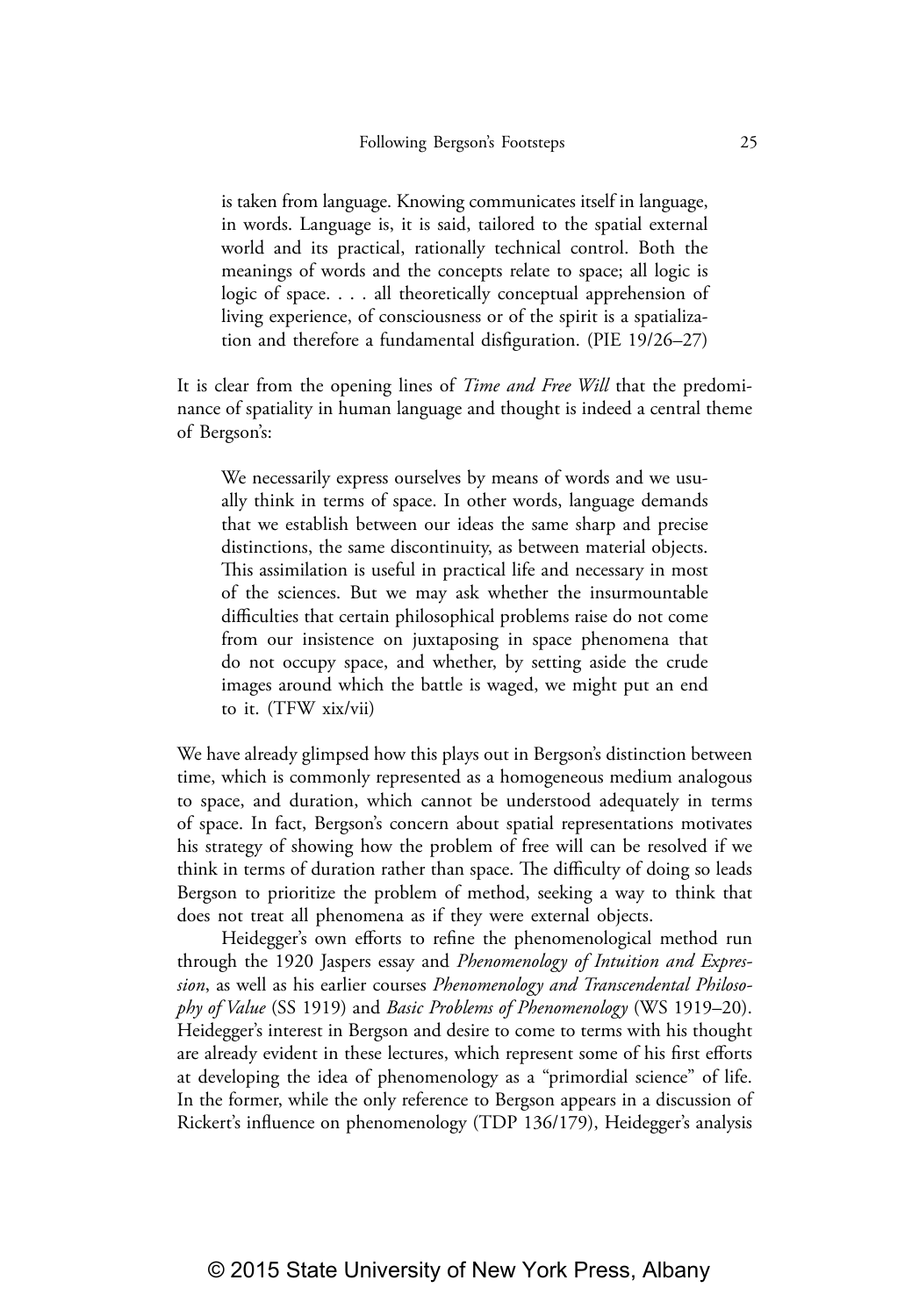of lived experience and "the primacy of the theoretical" directly engages the concerns about grasping life as such that he calls "Bergsonian" in his Jaspers essay. He argues that the way Natorp understands the problem—and employs it in criticizing phenomenology—is that reflection turns whatever it grasps into an object, including experiences that are fundamentally subjective. Heidegger speaks of the "de-vivification" (*Entlebnis*) of lived experience (*Erlebnis*) from the theoretical standpoint: "We set the experiences *out* before us *out* of immediate experience; we intrude so to speak into the flowing stream of experiences and pull one or more of them out, we 'still the stream' as Natorp says" (TDP 78/101). While Heidegger agrees that philosophy should be concerned about theoretical objectification in its attempts to grasp life as such, he denies that Natorp, Bergson, or others in the problem group surrounding lived experience have solved the problem or even posed it correctly. He attacks the notion of experience as something "immediately given," arguing that such a thing is not pre-theoretical, but represents an "initial objectifying infringement of the environment" (TDP 69/89). The turn from objects to a pure stream of experience fails to leave the theoretical attitude for a more originary stance, according to Heidegger, but remains a de-vivification of lived experience, which is always "worldly."19

Heidegger resumes his attempt to turn phenomenology into a primordial science of life in *Basic Problems of Phenomenology* (WS 1919–20, not to be confused with the SS 1927 course of the same name), in which we find several significant references to Bergson.20 As in the later *Phenomenology of Intuition and Expression*, Heidegger associates Bergson with James, Dilthey, and especially Simmel, whose latest work he characterizes as "strongly and essentially determined by Bergson" and "searching . . . for a basic intuition [*Grundanschauung*], which coincides essentially with Bergson" (BPPa 7–8/9– 10; see also PIE 53/69). Anticipating a discussion of Bergson's thought that does not come to fruition in this course, Heidegger attacks the rationalistic tendency to trivialize his "partly ingenious intuition," but hastens to add, "To be sure, here I am not talking about the necessarily high estimation of Bergson made by the trendsetters, but that Bergson whom they do not know or understand in the least, but who, because of his importance, must be reckoned with in detail—through positive critical research" (BPPa 8/10, translation modified). As we will see, this is the first of several postponements of a more direct confrontation with Bergson's thought.<sup>21</sup>

After alluding to this important but misunderstood Bergson, Heidegger nevertheless attacks a quite familiar Bergson, the one known primarily on the basis of *Creative Evolution*. 22 His most significant remarks about Bergson occur near the beginning and the end of the course, helping to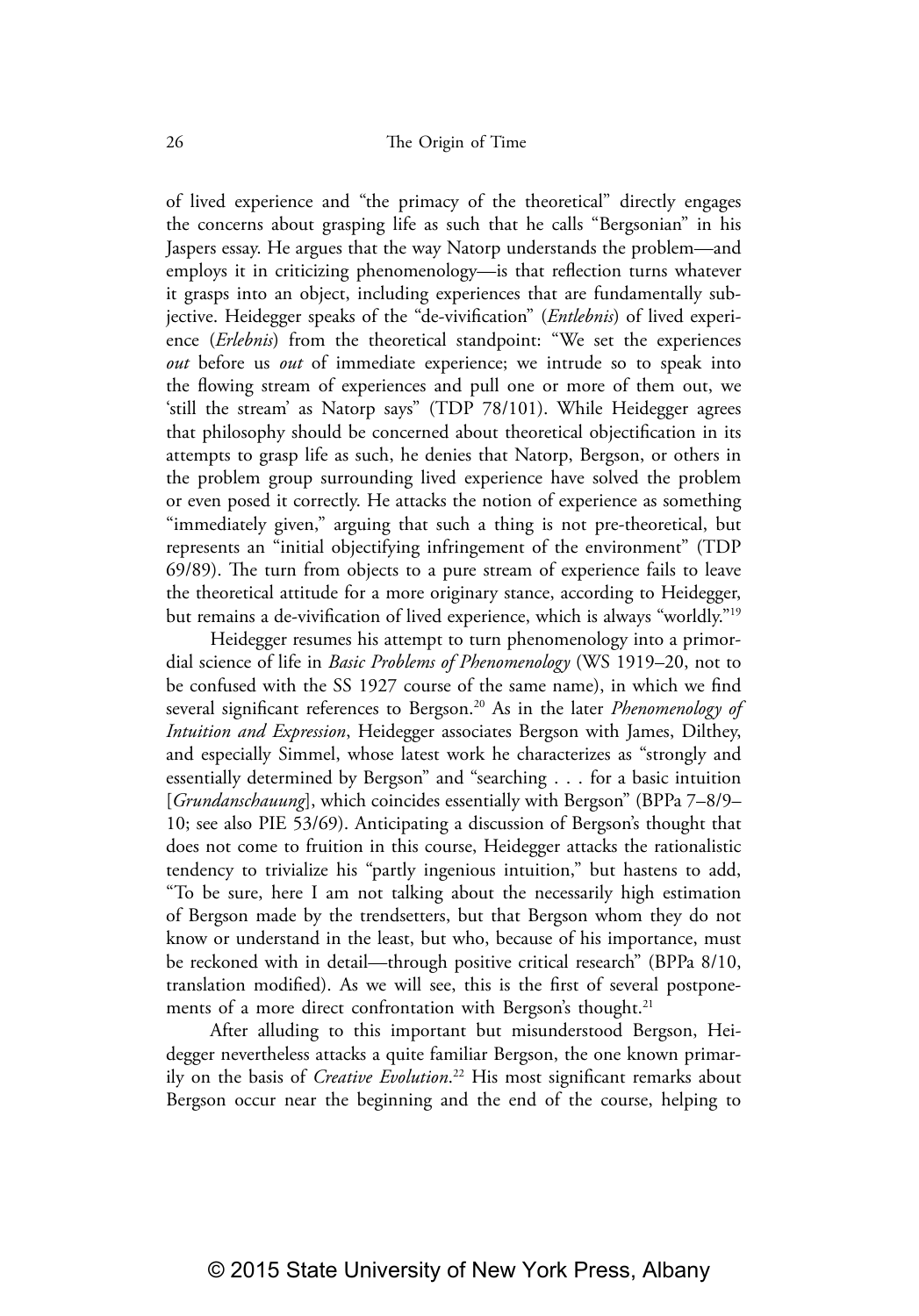illuminate how he thinks the phenomenon of life should be conceived for it to be both accessible and expressible. For phenomenology to be a primordial science, Heidegger explains, it cannot stand outside of life and observe it, but must develop a form of research in which life itself "finds its way back into the original sources," a radical "enactment" or "actualization" (*Vollzug*) of life (BPPa 16–17/22–23). Phenomenology must therefore oppose both rationalism and irrationalism, he argues, and this requires "directing one's attitude into the vital motivations and tendencies of spirit—of the *élan vital* [vital impetus], but in a sense that is different from the mystically confused sense of Bergson" (BPPa 17/24). Heidegger thus identifies the topic of phenomenological research—the pre-theoretical, primordial phenomenon—with Bergson's *élan vital*. However, he clearly has concerns about how Bergson characterizes life, which he shares near the end of the course. There, he attacks Bergson for failing to acknowledge that life is not only dynamic and restless, but also intrinsically meaningful, "that life does not mutely flow along like a current (the way *Bergson* describes it, as a result of working through biological concepts). Rather, it is intelligible" (BPPa 174–5/231, translation modified). While Heidegger contends that philosophy should investigate "life in itself," and he recognizes how difficult it is to do so without "de-vivifying" it, or distorting its distinctive character, he rejects the notion that life is ineffable and ungraspable. Life is indeed in unceasing flux, he admits, but he denies that it is therefore beyond our grasp. Rather, life has an intentional structure, "a basic directedness in each case and always into a world" (BPPa 25/30), in terms of which it can be understood. The theoretical standpoint that objectifies life is itself an outgrowth of worldly experience, which always takes place within an already meaningful context. Heidegger insists that the primordial phenomenon of life is by no means an inarticulate, unintelligible flux, as Bergson seems to suggest, but is directed toward the world, others, and itself in definite ways that can be grasped phenomenologically.

Notwithstanding this criticism of Bergson's view of life, near the end of *Basic Problems*, Heidegger makes a comment in a very different tone about Bergson's philosophy of time. The context for his remark, which does not appear in Heidegger's notes but comes to us by way of a student transcript, is a discussion of the problem of "having oneself" (*Sich-selbst-Haben*). In the first section of the course, Heidegger distinguishes between three ways that the intentionality of "factical life" manifests itself: in an "environingworld" (*Umwelt*), a "with-world" (*Mitwelt*), and a "self-world" (*Selbstwelt*). Following this distinction, much of the course focuses on the self-world as the region to be explored by phenomenology as a primordial science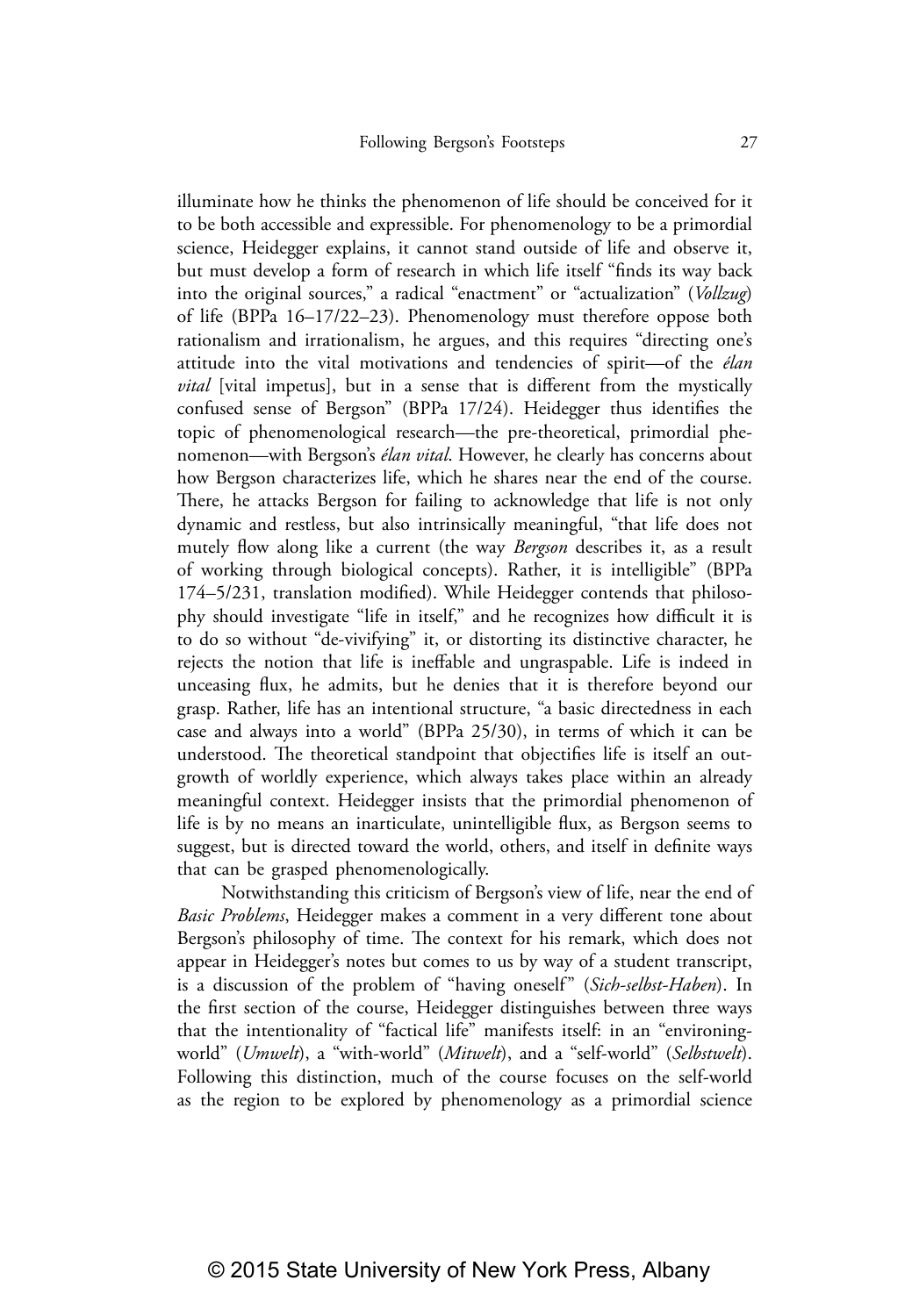of life. In opposition to the tendency to objectify the self, Heidegger says, "One should not be disappointed at not finding an 'I' in the brightness of consciousness, but rather only finding the rhythm of experience itself.—The self is present to us in the expression of the *situation*" (BPPa 195/259). The challenge for him is to understand the situation as a concrete, meaningful, "temporally particular" (*jeweilig*) expression of the self. As such, Heidegger says: "The *problem of time* is bound up with that of the situation. One can thank Bergson for the decisive accomplishment of separating the '*durée concret*' [concrete duration] from the objective 'cosmic' time'—We cannot go into that any further" (BPPa 195/259).<sup>23</sup> Heidegger's shift back to stressing Bergson's importance with respect to time, specifically the importance of his distinction between duration and time, contrasts sharply with his previous remarks concerning the deficiencies of Bergson's concept of life.<sup>24</sup>

Taking all these works from 1919–20 into view, it appears that Heidegger's worries about Bergson stem from methodological considerations surrounding the philosophy of life, specifically from the view that life is something that is ceaselessly in flux and that cannot be grasped conceptually. In the problematic of *Lebensphilosophie* as Heidegger describes it, Bergson is on the side of lived experience, tending toward irrationalism by conceiving of life as an ineffable, immediately given flux. The issue of time is not in the foreground here, yet Heidegger is advancing toward a conception of factical life as not only worldly, but also having its own distinctive temporality. He praises Bergson for distinguishing between time and duration, but criticizes him (along with Jaspers) for his view of life as an endless process that cannot be grasped theoretically. Interestingly, though, Heidegger's own concerns about the primacy of the theoretical echo some of Bergson's (and Natorp's) worries about whether life can be understood philosophically without being immobilized, objectified, or spatialized. Even so, in thinking about life as a "primordial phenomenon," Heidegger distances himself from the view that any attempt to grasp life necessarily distorts it because of the static character of concepts and the spatializing tendencies of language and thought. Nevertheless, when Heidegger returns to the question of time in 1924–5, he again distinguishes, as Bergson does, between the quantitative, homogeneous time of the natural sciences and the qualitative, heterogeneous time of history and historical beings.

## 4. To Understand Time in Terms of Time

In his earliest investigation into time, Heidegger had argued that understanding history requires a concept of time that differs fundamentally from the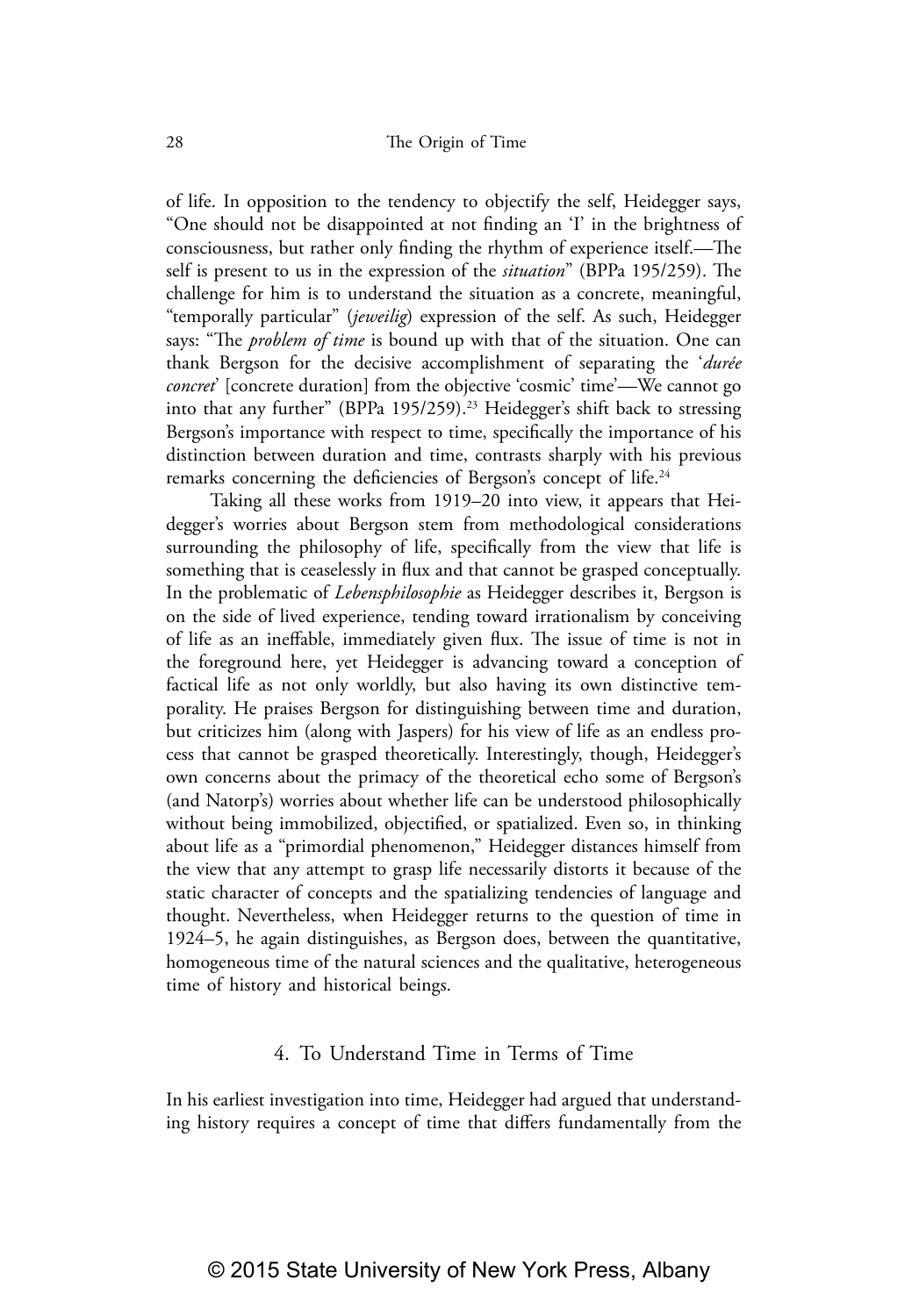one employed in the natural sciences, which immobilizes what we experience as a continuous flow. However, through his efforts to bring phenomenology into its own as a primordial science of life, he had come to believe that the notion of time as a flowing stream is also determined by the theoretical attitude. Even the stream of lived experience is an objectification of a peculiar sort, contrary to what champions of life such as Jaspers, Natorp, James, and Bergson seem to think. Because they regard life as psychological or biological, their access to the phenomenon of *factical* life is limited, in Heidegger's view. Life is essentially historical, he maintains, insofar as it happens in a temporally particular situation, embedded in a world and a tradition. Having argued that phenomenology needs to confront life and *Lebensphilosophie* in order to be more radical, Heidegger returns to the question of time. Now, though, it is no longer a matter of clarifying the difference between the natural and historical concepts of time, but rather of showing how both are rooted in the kind of *being* that belongs to history as well as nature.

In the now famous 1924 lecture "The Concept of Time," delivered to the Marburg Theological Society, Heidegger distinguishes all scientific understanding of time from our everyday, pre-theoretical experience of it, and then he describes a less common but more "authentic" temporality in which he thinks both originate. Following the lead of Aristotle and Augustine, he seeks to show how time can be, on the one hand, "that within which events take place" (CT 3/109), something encountered along with change or motion, something that can be measured, and on the other hand, something that depends on the mind or spirit, a "disposition" of the being that measures it. Rather than attempting to define time, however, he inquires about the presuppositions of the concept of time employed by the natural sciences and the ordinary understanding of time as a measurable quantity. The brief analysis that Heidegger presents in this lecture is, in many ways, a sketch of the phenomenological interpretation of time that eventually appears in division two of *Being and Time*, where he attempts to show how both the time of nature and the time of history are grounded in the temporality of Dasein.<sup>25</sup> The influences of Bergson, Husserl, and Dilthey are all evident in this lecture, even though Heidegger mentions none of them by name. We can see more clearly how he follows Bergson in the way that his analysis proceeds from how physicists conceive of time to how we experience it in the anticipation of death.

Heidegger begins with the straightforward, traditional question "What is time?" and explains why he must resist the temptation to take eternity as a starting point, as he thinks a theologian might. "If the philosopher asks about time," he says, "then he has resolved *to understand time in terms of*